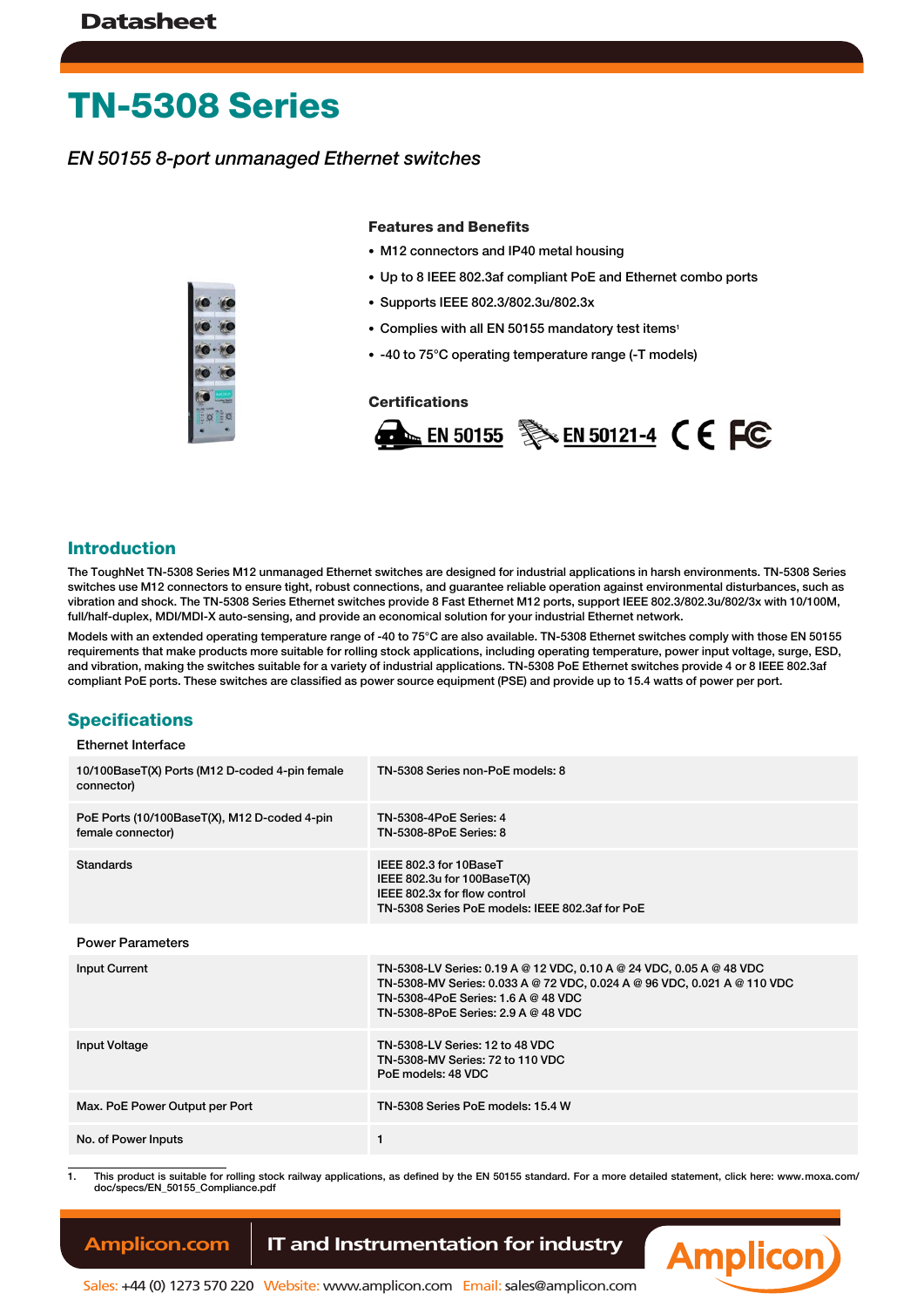## Datasheet

| <b>Operating Voltage</b>               | TN-5308-LV Series: 8.4 to 60 VDC<br>TN-5308-MV Series: 50.4 to 137.5 VDC<br>TN-5308 Series PoE models: 46 to 50 VDC                                                                                                                                                         |
|----------------------------------------|-----------------------------------------------------------------------------------------------------------------------------------------------------------------------------------------------------------------------------------------------------------------------------|
| <b>Power Connector</b>                 | TN-5308-LV Series and TN-5308 Series PoE models: M12 A-coded male connector<br>TN-5308-MV Series: M23 connector                                                                                                                                                             |
| <b>Physical Characteristics</b>        |                                                                                                                                                                                                                                                                             |
| Housing                                | Metal                                                                                                                                                                                                                                                                       |
| <b>IP Rating</b>                       | <b>IP40</b>                                                                                                                                                                                                                                                                 |
| <b>Dimensions</b>                      | TN-5308-LV Series: 60 x 216.6 x 36.1 mm (2.36 x 8.53 x 1.42 in)<br>TN-5308-MV Series: 60 x 216.6 x 53.8 mm (2.36 x 8.53 x 2.12 in)<br>TN-5308-4PoE Series: 60 x 216.6 x 48.7 mm (2.36 x 8.53 x 1.91 in)<br>TN-5308-8PoE Series: 60 x 216.6 x 52.9 mm (2.36 x 8.53 x 2.1 in) |
| Weight                                 | TN-5308-LV Series: 485 g (1.07 lb)<br>TN-5308-MV Series: 685 g (1.51 lb)<br>TN-5308-4PoE Series: 675 g (1.49 lb)<br>TN-5308-8PoE Series: 970 g (2.14 lb)                                                                                                                    |
| Installation                           | DIN-rail mounting (with optional kit), Wall mounting                                                                                                                                                                                                                        |
| Protection                             | TN-5308 Series -CT models: PCB conformal coating                                                                                                                                                                                                                            |
| <b>Environmental Limits</b>            |                                                                                                                                                                                                                                                                             |
| <b>Operating Temperature</b>           | Standard Models: -25 to 60°C (-13 to 140°F)<br>Wide Temp. Models: -40 to 75°C (-40 to 167°F)                                                                                                                                                                                |
| Storage Temperature (package included) | -40 to 85°C (-40 to 185°F)                                                                                                                                                                                                                                                  |
| <b>Ambient Relative Humidity</b>       | 5 to 95% (non-condensing)                                                                                                                                                                                                                                                   |
| Altitude                               | 2000 m                                                                                                                                                                                                                                                                      |
| <b>Standards and Certifications</b>    |                                                                                                                                                                                                                                                                             |
| Freefall                               | IEC 60068-2-32                                                                                                                                                                                                                                                              |
| <b>EMC</b>                             | EN 55032/24                                                                                                                                                                                                                                                                 |
| EMI                                    | CISPR 32, FCC Part 15B Class A                                                                                                                                                                                                                                              |
| <b>EMS</b>                             | IEC 61000-4-2 ESD: Contact: 6 kV; Air: 8 kV<br>IEC 61000-4-3 RS: 80 MHz to 1 GHz: 20 V/m<br>IEC 61000-4-4 EFT: Power: 2 kV; Signal: 2 kV<br>IEC 61000-4-5 Surge: Power: 2 kV; Signal: 2 kV<br>IEC 61000-4-6 CS: 10 V<br>IEC 61000-4-8 PFMF                                  |
| <b>Environmental Testing</b>           | IEC 60068-2-1, EN 50155<br>IEC 60068-2-14, EN 50155<br>IEC 60068-2-2, EN 50155<br>IEC 60068-2-30, EN 50155                                                                                                                                                                  |
| <b>International Approval</b>          | <b>RCM</b>                                                                                                                                                                                                                                                                  |
| Railway                                | EN 50121-4, EN 50155                                                                                                                                                                                                                                                        |
| <b>Railway Fire Protection</b>         | EN 45545-2                                                                                                                                                                                                                                                                  |
| <b>Safety</b>                          | EN 60950-1, UL 508                                                                                                                                                                                                                                                          |
| <b>Salt Spray Test</b>                 | IEC 60068-2-11, EN 50155                                                                                                                                                                                                                                                    |
|                                        |                                                                                                                                                                                                                                                                             |

## Amplicon.com | IT and Instrumentation for industry



Sales: +44 (0) 1273 570 220 Website: www.amplicon.com Email: sales@amplicon.com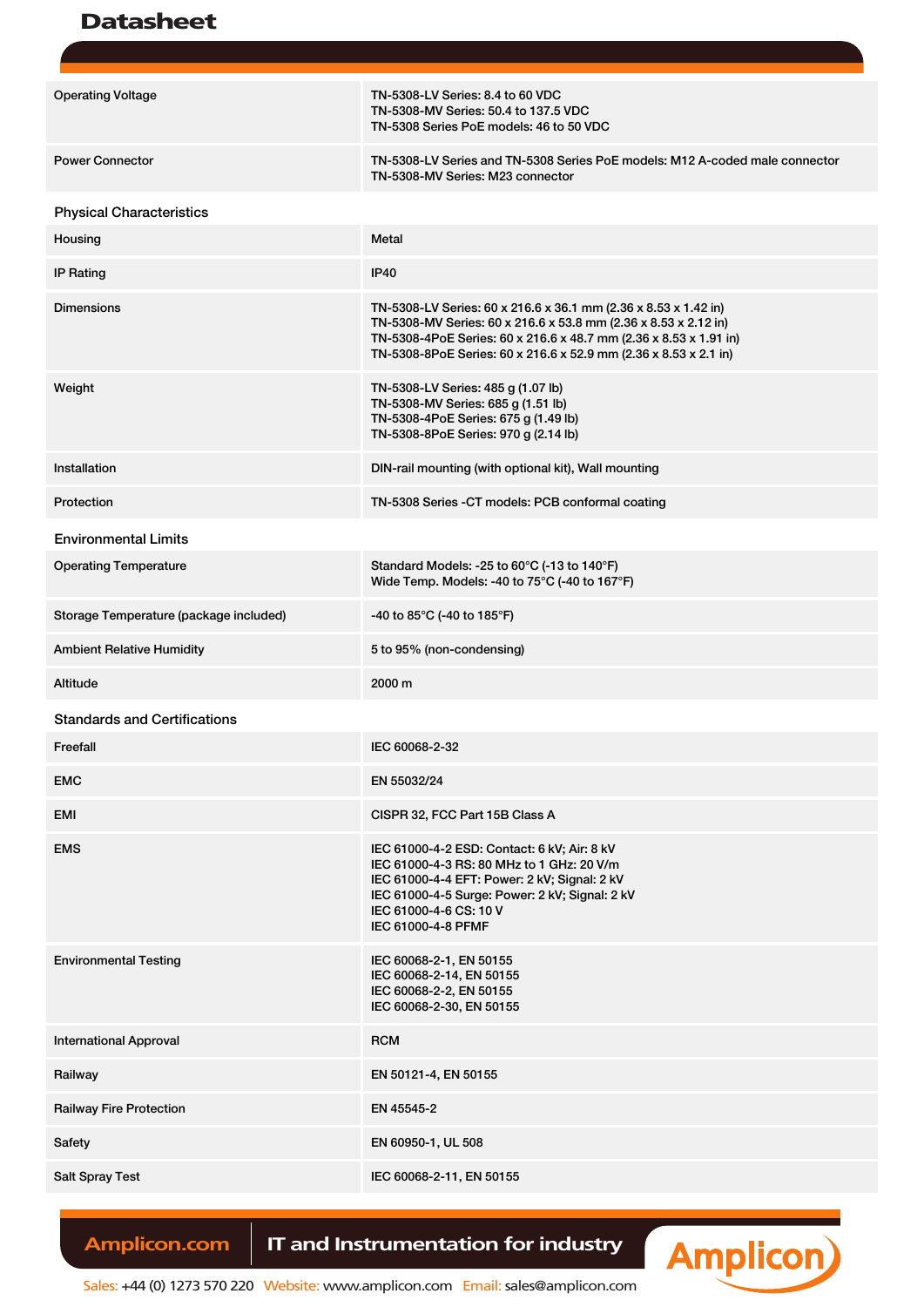## **Datasheet**

| Shock                   | IEC 60068-2-27, IEC 61373, EN 50155                                                                                                          |
|-------------------------|----------------------------------------------------------------------------------------------------------------------------------------------|
| Vibration               | IEC 60068-2-64, IEC 61373, EN 50155                                                                                                          |
| Declaration             |                                                                                                                                              |
| <b>Green Product</b>    | RoHS, CRoHS, WEEE                                                                                                                            |
| <b>MTBF</b>             |                                                                                                                                              |
| Time                    | TN-5308-LV Series: 2,099,286 hrs<br>TN-5308-MV Series: 2,590,858 hrs<br>TN-5308-4PoE Series: 252,075 hrs<br>TN-5308-8PoE Series: 308,392 hrs |
| <b>Standards</b>        | Telcordia SR332                                                                                                                              |
| Warranty                |                                                                                                                                              |
| <b>Warranty Period</b>  | 5 years                                                                                                                                      |
| <b>Details</b>          | See www.moxa.com/warranty                                                                                                                    |
| Package Contents        |                                                                                                                                              |
| <b>Device</b>           | 1 x TN-5308 Series switch                                                                                                                    |
| <b>Installation Kit</b> | 1 x panel-mounting kit                                                                                                                       |
| Documentation           | 1 x quick installation guide<br>1 x warranty card                                                                                            |

## **Dimensions**

## **TN-5308-LV Series**

Unit: mm (inch)









**DIN-Rail Mounting Kit** 

Side View<br>(including DIN-Rail)



## Amplicon.com | IT and Instrumentation for industry

Top and Bottom Views

Sales: +44 (0) 1273 570 220 Website: www.amplicon.com Email: sales@amplicon.com

Front View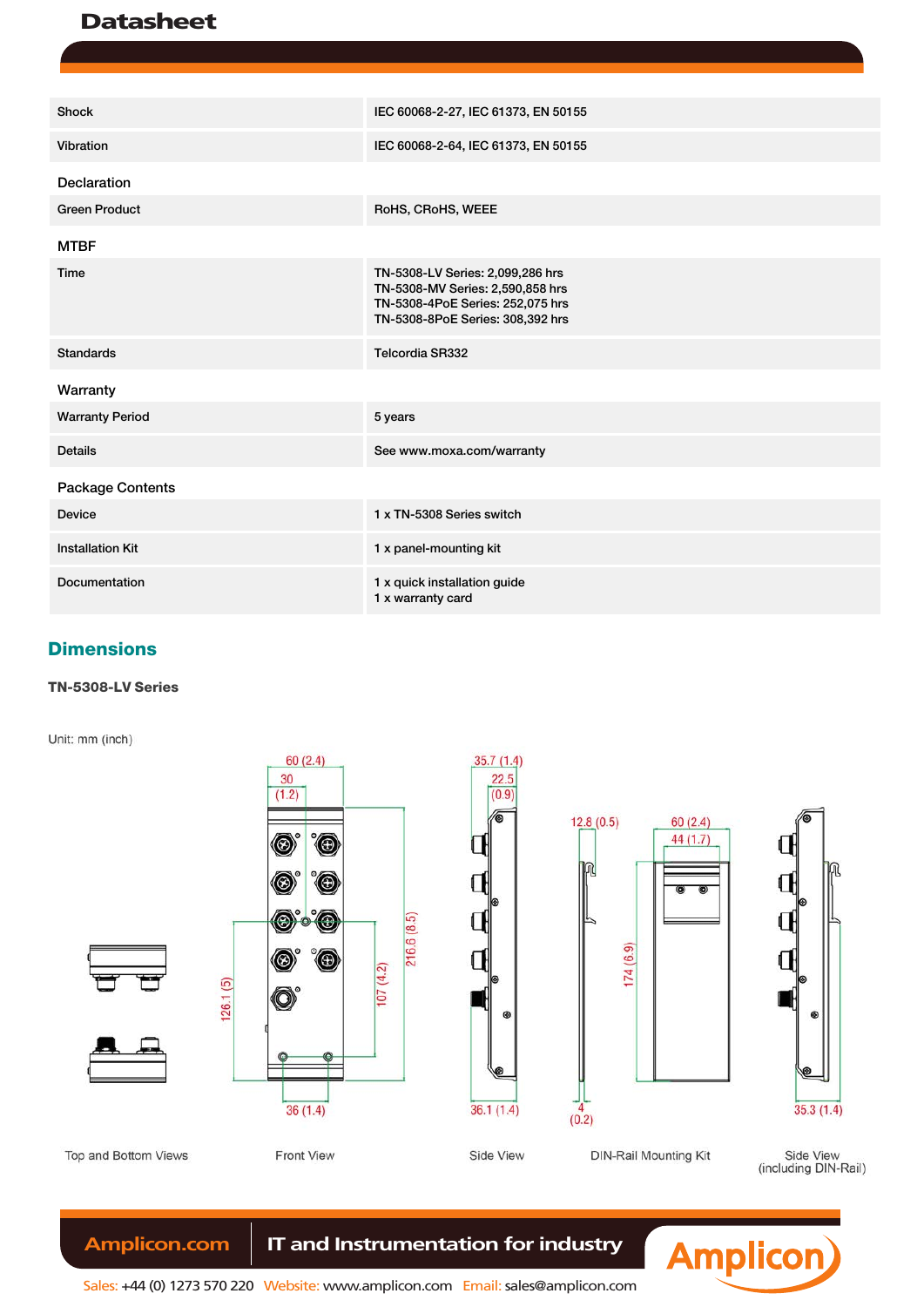#### **TN-5308-MV Series**

Unit: mm (inch)





Side View<br>(including DIN-Rail)

**Ordering Information**

Model Name PoE, 10/ 100BaseT(X) Ports, M12 D-Coded Female Connector 10/100BaseT(X) Ports, M12 D-Coded Female **Connector** Power Input | Input Voltage | Operating Temp. | Conformal Coating TN-5308-LV – 8 Single input 12/24/36/48 VDC -25 to 60°C – TN-5308-LV-CT – 8 Single input 12/24/36/48 VDC -25 to 60°C ✓ TN-5308-LV-T – 8 Single input 12/24/36/48 VDC -40 to 75°C – TN-5308-LV-CT-T – – 8 Single input 12/24/36/48 VDC -40 to 75°C √ TN-5308-MV – 8 Single input 72/96/110 VDC -25 to 60°C – TN-5308-MV-CT – 8 Single input 72/96/110 VDC -25 to 60°C ✓ TN-5308-MV-T – – 8 Single input 72/96/110 VDC -40 to 75°C – – TN-5308-MV-CT-T – – 8 Single input 72/96/110 VDC -40 to 75°C √ TN-5308-4PoE-48 4 4 4 Single input 48 VDC -25 to 60°C – 4 TN-5308-4PoE-48-CT  $\begin{array}{cccc} 4 & 4 & 4 \end{array}$  Single input  $\begin{array}{cccc} 4 & 8 \end{array}$   $\begin{array}{cccc} 4 & 25 \end{array}$   $\begin{array}{cccc} -25 \end{array}$   $\begin{array}{cccc} -25 \end{array}$ TN-5308-4PoE-48-T 4 4 4 Single input 48 VDC -40 to 75°C TN-5308-4PoE-48-CT-T  $\begin{array}{|c|c|c|c|c|}\n\hline\n\end{array}$  4  $\begin{array}{|c|c|c|c|}\n\hline\n\end{array}$  Single input  $\begin{array}{|c|c|c|}\n\hline\n\end{array}$  48 VDC -40 to 75°C  $\begin{array}{|c|c|c|}\n\hline\n\end{array}$ TN-5308-8PoE-48  $\overline{8}$  8 – Single input 48 VDC -25 to 60 °C TN-5308-8PoE-48-CT 8 – Single input 48 VDC -25 to 60°C ✓ TN-5308-8PoE-48-T 8 – Single input 48 VDC -40 to 75°C – – TN-5308-8PoE-48-CT-T 8 – Single input 48 VDC -40 to 75°C ✓

 **Amplicon.com IT and Instrumentation for industry**